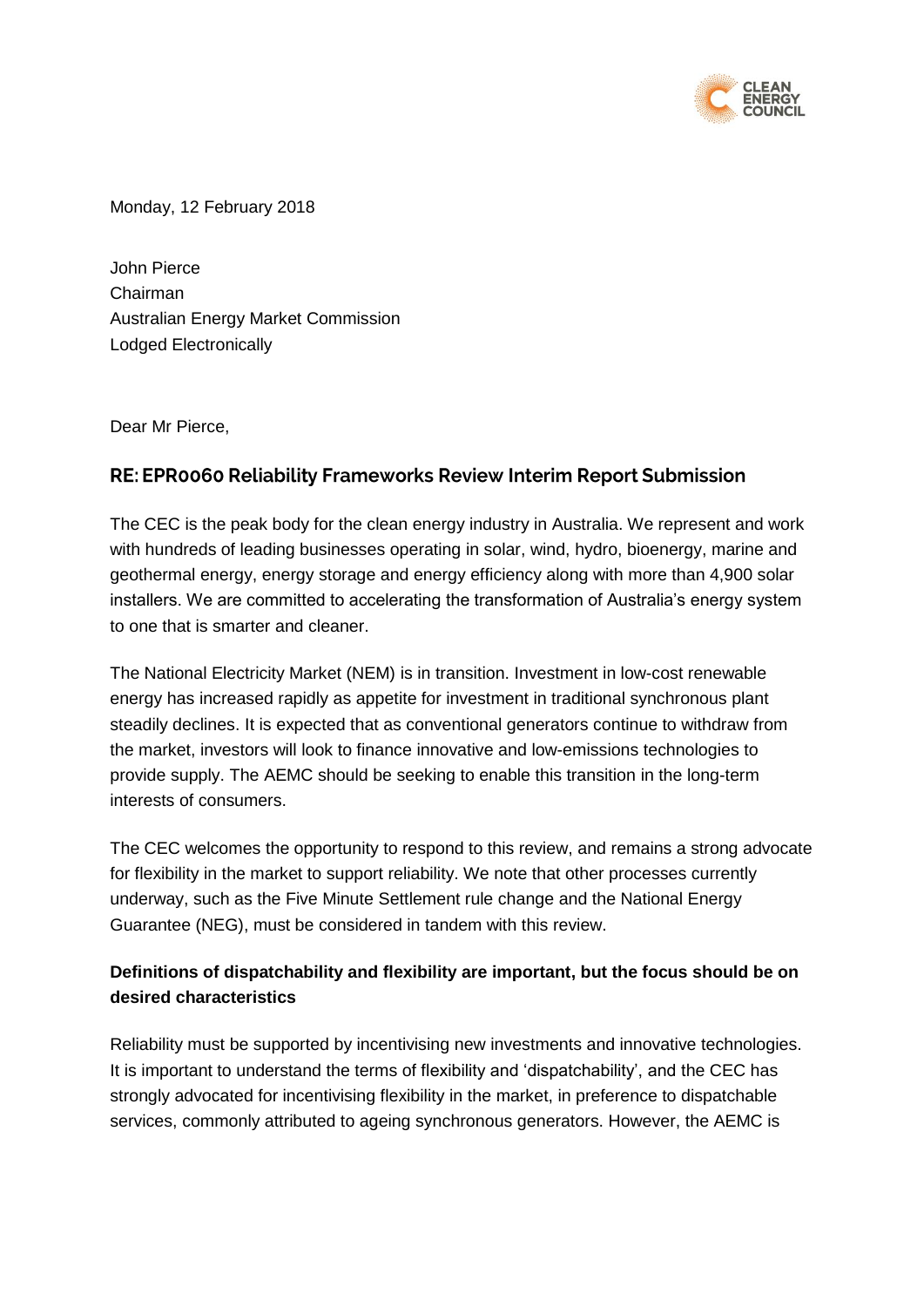correct to highlight that these terms are complex and not clearly defined. Although it is difficult to attempt to define the terms of flexibility and dispatchability in the context of the NEG, as the NEG has not yet defined dispatchable capacity and how it will be required under the Reliability Obligation, it is still important to outline what market services are desired, regardless of the policy processes underway.

Flexibility requires power plants to operate dynamically, and power sources can be defined by their ability to balance load and variable supply through the speed and extent of dispatch<sup>1</sup>. The International Energy Agency (2017) determines flexibility to include three main elements:

- 1. Adjustability of generation level
- 2. Ramping
- 3. Lead-time

These elements can be used to assess flexibility of an asset, such as maximum ramp rate delivered and shortest start time<sup>2</sup>. It is expected that if policy makers can incentivise flexibility for reliability and efficient market outcomes, then the costs for market participants who operate inefficiently will outweigh the benefits, and innovative technologies will be rewarded.

A flexible market must also be encouraged by interconnectivity of assets. The ability of the system to meet demand will be encouraged through the dynamic operation of interconnected assets, including utility scale and behind the meter energy service assets (such as DERs). Increasing the balancing area allows for the aggregation and smoothing of VRE output<sup>3</sup>. It is therefore essential the policy process supports reliability by considering the need and planning of transmission investment as a high priority.

There is currently an imbalance of focus between dispatchability and flexibility. Dispatchability comes from limited resources, and have typically been services provided by unreliable, ageing synchronous generators. Flexibility can be provided by many sources, and

 $<sup>1</sup>$  International Energy Agency, 2017. Getting wind and sun onto the grid: A manual for policymakers.</sup> https://www.iea.org/publications/insights/insightpublications/Getting\_Wind\_and\_Sun.pdf

<sup>&</sup>lt;sup>2</sup> ibid.

 $3$  ibid.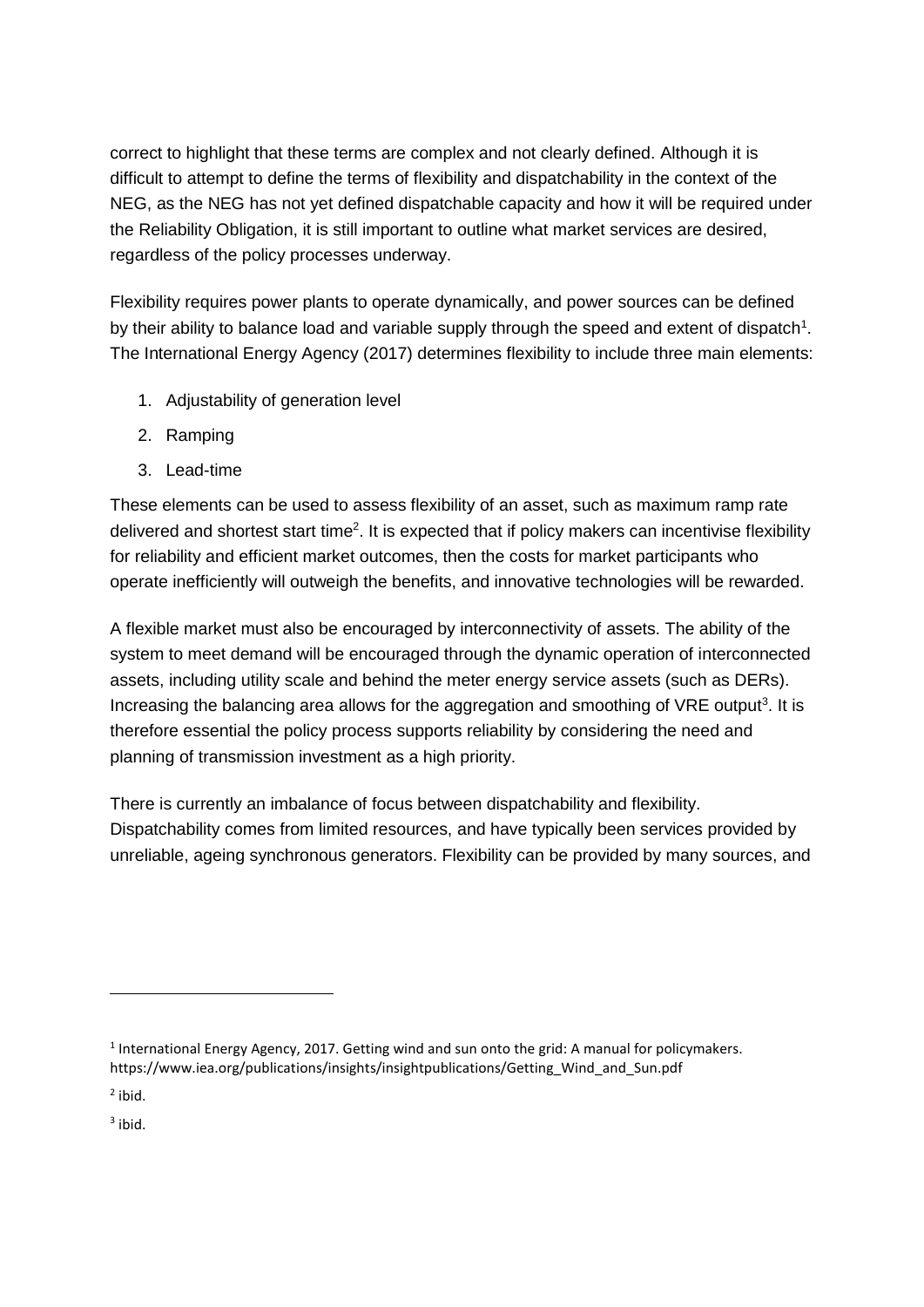it is being explored by other international markets<sup>4,5</sup>. Enabling new markets in flexibility will encourage demand side response, and is preferable to market interventions.

### **Forecasting can be improved, but is not a threat to reliability**

As the NEM undergoes the transition to higher penetration of renewables, the need for accurate forecasting increases. Although not an issue for reliability, there are solutions available for dealing with forecasting errors.

It is reasonable for the AEMC to suggest to allow generators to take control of their own forecasting risk, and the CEC views this as a positive step. Plant-level forecast data from individual VRE plants has the potential to incentivise high forecast accuracy, and could occur on an 'opt-in' basis. However, the CEC cautions against enforcing this measure on generators or fleet aggregators, as this has the potential to result in higher costs to market participants, and potentially create a barrier to entry for new developments. Forecasting data requirements must be clear.

Improved forecasting will assist the market through reduced errors in forecasting of weatherdriven fluctuations from VRE generators. Also, increased transmission and interconnection among generators will increase the capacity value of VRE in the system and smooth output<sup>6</sup>.

#### **The state of the contract market is unclear**

Sufficient liquidity across all financial products is important, as this provides investment signals and ultimately contributes to reliability outcomes in the NEM. Illiquidity is an issue for new approaches or services in the market, including demand response, as it is usually a signal that energy is being moved off-market.

<sup>&</sup>lt;sup>4</sup> HM Government & Ofgem. July 2017. Upgrading our energy system: Smart systems and flexibility plan. https://www.ofgem.gov.uk/publications-and-updates/upgrading-our-energy-system-smart-systems-andflexibility-plan

<sup>5</sup> Orvis R & Aggarwal S. October 2017. America's Power Plan – A roadmap for finding flexibility in wholesale markets: Best practices for market design and operations in a high renewables future. https://www.ofgem.gov.uk/publications-and-updates/upgrading-our-energy-system-smart-systems-andflexibility-plan

<sup>&</sup>lt;sup>6</sup> International Energy Agency, 2017. Getting wind and sun onto the grid: A manual for policymakers. https://www.iea.org/publications/insights/insightpublications/Getting\_Wind\_and\_Sun.pdf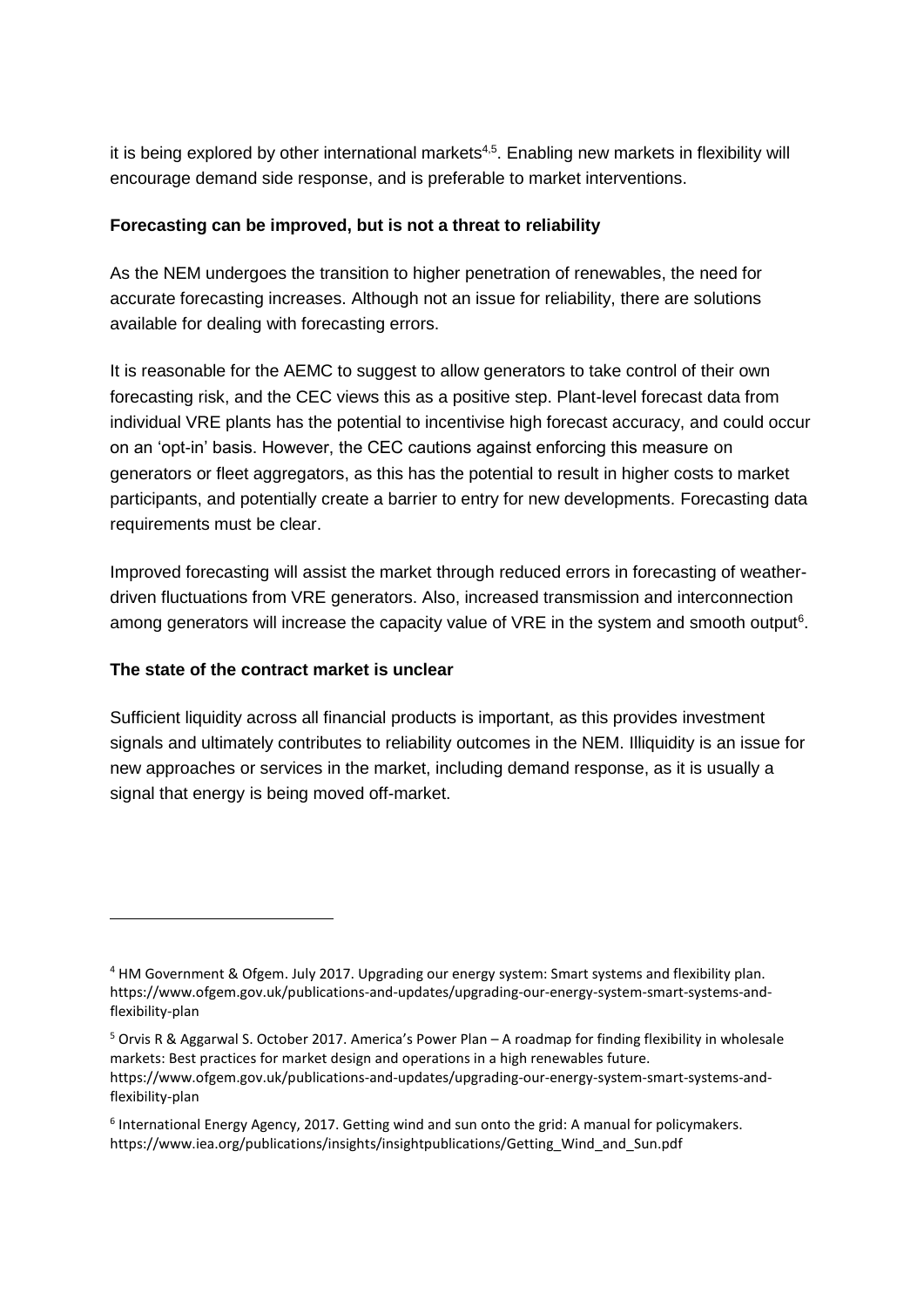If the contract market is adapting as suggested by the AEMC, it is a positive outcome as it demonstrates that the market is already adapting to the NEM transitioning to a state of high penetration of VRE and storage.

However, there remains differing views on the liquidity of the current market. It is important for the AEMC to better understand the current and future contract market conditions, as they are constantly evolving. We believe an improved understanding on the state of the contract market is required. Particularly, the AEMC must understand what *types* of contracts are and are not adapting to market changes. In doing so, the AEMC can identify areas of insufficient liquidity.

In addressing areas of potential liquidity issues, it should be remembered that the contract market is an outcome of the NEM design, and any reforms to support the contract market itself may not be in the long-term interests of consumers. Options that incentivise new investment are preferred, and market-based solutions which promote flexibility should be pursued.

If the contract market is suffering from illiquidity, the viability of an energy-only market should be examined. This will be key to further understanding what reforms are necessary to ensure reliability, such as day-ahead markets.

#### **The current reserve mechanisms should be examined**

The CEC is conscious that interventions can have the potential to distort investment signals. As such, the use of the RERT or other reserve mechanisms should only be used a last resort to avoid, as much as practice, distortional effect on the market's operation.

However, it is appropriate for AEMO to have the power to procure reserves when needed based on a clearly defined procurement framework. It seems sensible to analyse the benefits and issues with the current RERT framework, and understand what potential improvements can be made, prior to allocating costs and resources to implementing a new strategic reserve mechanism. It is unclear why a new strategic reserve mechanism is warranted in light of the current RERT mechanism. It is also difficult to assess the need for a new strategic reserve mechanism in the context of uncertainty around national energy policy, such as the National Energy Guarantee.

In the current and future reserve framework, wholesale demand response will continue to play a key role and should be encouraged and utilised.

#### **Demand response is essential across multiple markets**